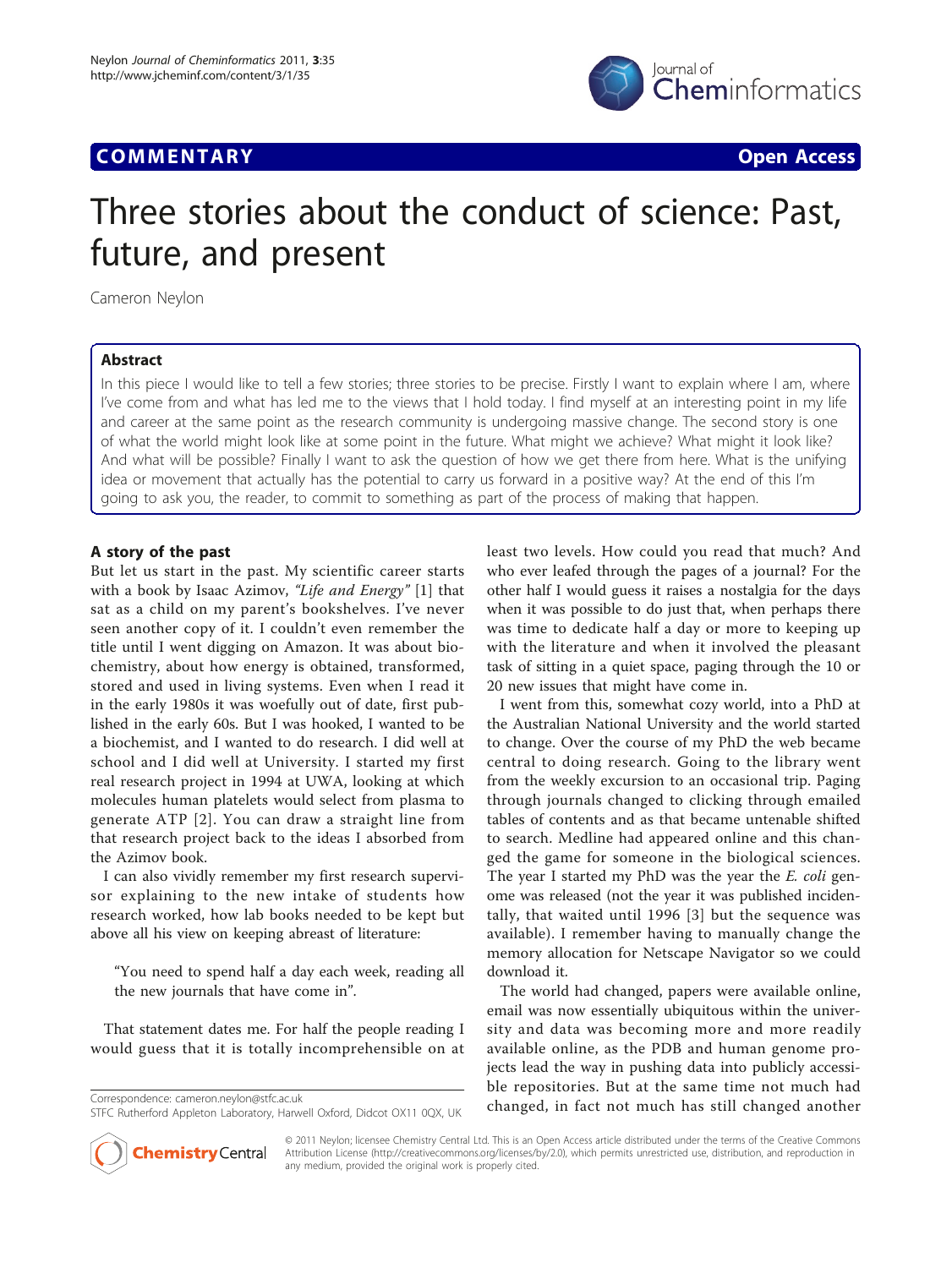fifteen years later. The PDF, the version of the paper everyone seems to want was still (mostly!) a dead document. It was just a digital dead document rather than a paper one. The business models hadn't shifted that much. The attitudes and culture of academics hadn't really changed with the media and the wider public still often held in suspicion or even contempt. Yet at the same time big changes were afoot, changes that we are still struggling to work through today.

In retrospect I probably did the wrong PhD. I went to a lab trying to do something wildly, excitingly, and perhaps naively, ambitious. I didn't get the experience of working in a lab that churns out papers, that has that well-oiled machine running and that remains a hole in my experience. A good PhD delivers both experience and a good set of papers that can then provide a bit of a cushion as a researcher explores more ambitious and speculative postdoctoral projects. But in 1999 it was still possible to apply for fellowships and postdocs with only a single paper without being laughed at. I was lucky enough to get a Wellcome Trust fellowship and then 14 months later I got a lectureship position at the University of Southampton.

The next five or six years was full of extremes. I got my first grant but it, again, was really too ambitious. Again that lack of experience was playing out. I was involved in some big projects, some parts of which worked well, some parts of which did not. In amongst all of this I'd jumped at the option of applying for some BBSRC funding in the e-science area, working on developing a laboratory notebook system with Jeremy Frey's group. My motivation in doing this was purely selfish. I wanted to raise some money to support a PhD student. However looking back at that proposal now I had at some level seen that there was a problem of data sharing. The area I was working in, directed evolution, had a lot of papers, a lot of positive results but no theory, no real understanding of how things worked at an abstract level. There simply wasn't any data to help build the models that would predict how to do the experiments so people just did lots of experiments, reporting the ones that worked. The idea of our project was to provide a framework to enable people to share data, particularly data around unsuccessful experiments to support the development of a theoretical framework for the field.

I wrote that grant in 2005, but I was as yet unaware of open access, or the open data movement. In fact I wrote a scathing reply back to a survey from Nucleic Acids Research, that was at the time proposing to move to author processing charge supported open access. They of course ignored this [\[4](#page-5-0)]. But as I went down the track of exploring the ideas of data availability, of what the web can do you pretty quickly become a convert. It is difficult not to be struck by the potential of the web

once you get your head out of the tunnel vision that a research career creates. Many people have been struck by these possibilities, I wasn't the first, and I certainly wasn't the last. The potential to improve the process of research is immense but it remains largely unrealised. And the reasons it is unrealised are pretty well established. There is no short term motivation, beyond a desire to do the right thing, to build the tools, and to change practice. All of these things require work, work that is not rewarded, or rather is not rewarded in a way that maps well onto getting a research position or getting promotion, or indeed in today's world, just keeping your job.

2005 marked another departure for me. I moved to the Rutherford Appleton Lab where I now head up biological sciences at the ISIS neutron source. I wanted to work somewhere where working *with* people was valued more, but the main reason was because I saw a big potential for neutron scattering to contribute to structural biology in a unique and valuable way. This would require some significant investment but the time was right in terms of the capabilities of new instruments, computational infrastructure, and data analysis tools, to make a real difference. Strategically it was a great opportunity to really do something significant and to make a big difference.

Fast forward five years and that opportunity again remains largely unrealised. The resources haven't really been there due fundamentally to restrictions in research budgets, to work at the level required to make the break through, not the scientific breakthrough, but the breakthrough in terms of awareness of the possibilities and willingness to try these techniques out amongst the wider community.

So is the failure my fault? Well certainly in part. I focused too much on strategy and not enough on tactics. We spread ourselves too thin and raised expectations too far as to what we would provide. But at the end of the day the strategic opportunity that I see doesn't map onto the strategic priorities of the funders enough to make it happen. And I don't have the stature, as a structural biologist, to make the case and make it stick because I don't have the Nature papers that are needed to even get into the room.

In the area of web technology and scholarly communications I do have the stature to get into the room. And I think it's interesting to ask what the difference is. Is it simply the standards are lower in this new area or did I just get in early enough to get in at the ground floor. Is there something particular about my skill set that is a better fit to web science, or is it down to different styles and means of communication? Papers vs. blogs? Referees reports vs. twitter?

This matters because I've reached a point where I realise that what matters to me is working to make the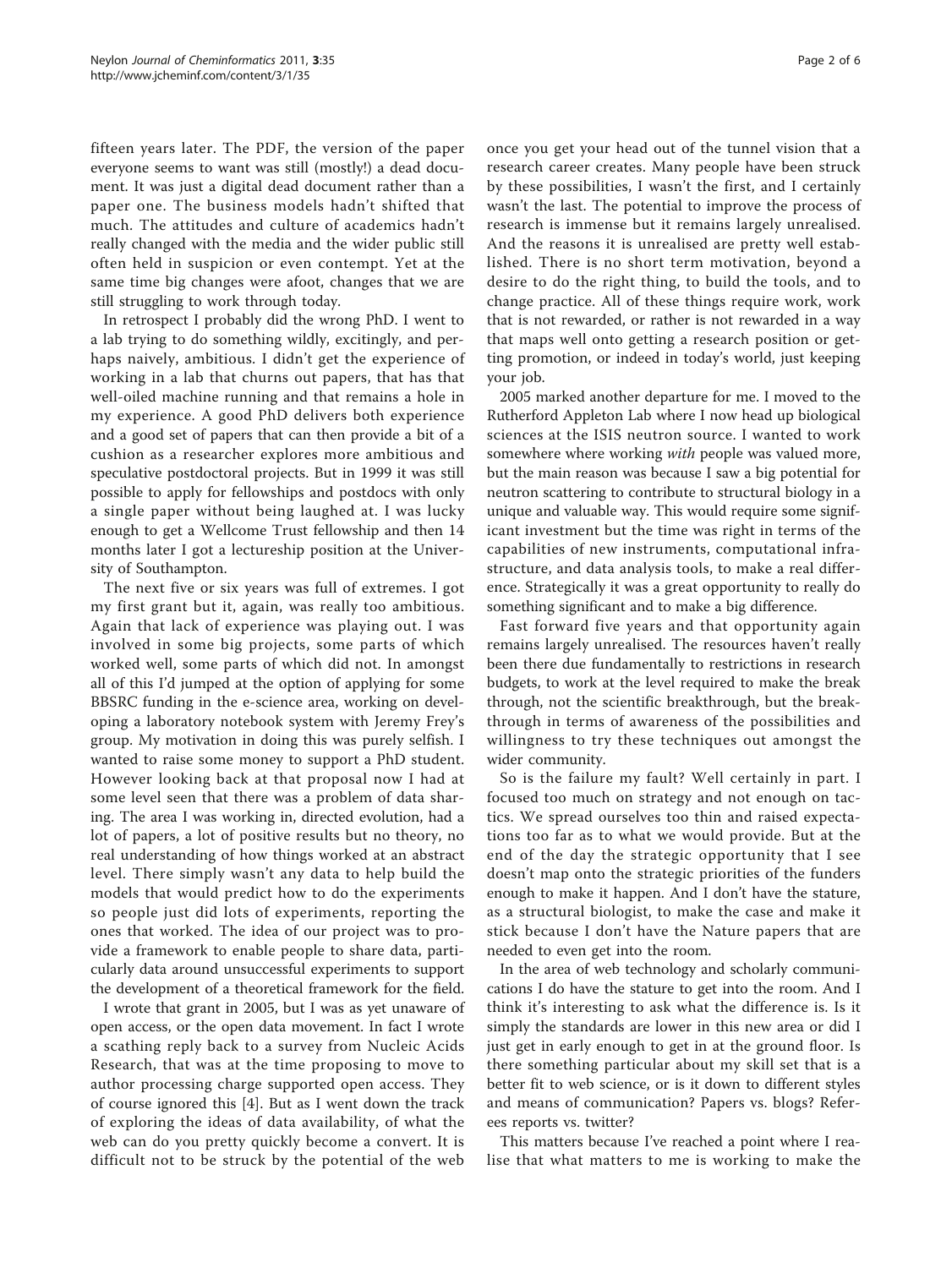biggest difference I can given the resources I have to deploy. If writing papers is the way to do it, then I'll write papers. If writing blog posts is more efficient I'll do that. Obviously the real answer lies in a balance of the two, reaching different audiences for different purposes but finding that balance is important if I'm to make the most of the limited resources that are my time and energy. And in particular if I am to deliver the most benefit for the public investment in those resources.

For me this is brutally pragmatic. I advocate open approaches and help to develop open tools because I believe that they will ultimately deliver the best return on the public investment in research. If someone can convince me that subscription based business models and hiding data behind pay walls is the most effective way of delivering that return then I will man the barricades with directors of the subscription based publishers. I don't think this is likely. I don't think those approaches offer good value for money either in economic terms or for social and community returns but in my opinion we should remain focused on the need to responsibly discharge the public trust granted in us in spending research funding. And we live in very interesting times when it comes to both the level of that trust, and the view on how well we are discharging it.

### A story of the future

I've taken you from the mid 1970s to today, now let me jump 30 or 40 years into the future. About the time when I might hope to be retiring. This is a somewhat utopian vision albeit one hopefully grounded in reality but I think it is important to note the possibility of a dystopian future. There is a possible future in which the US congress is controlled by the Tea Party, leading to the destruction of US federal research funding. A future in which stagnant economic recovery in Europe is accompanied by continuing crises of confidence in the honesty of the research community leading to another flat cash or worse settlement in future spending reviews. There is a future in which the whole scientific research process does not retain (or perhaps regain) public trust. We should acknowledge that, and act accordingly.

But there is a brighter future as well. One which is more efficient, if perhaps smaller. One where there is more central coordination of resources but greater federation and distribution of research work and of research roles. This is a future that takes advantage of the fact that enabling specialization in particular tasks and skills can improve efficiency and it is therefore not a future in which all researchers take on the same set of roles, but one in which groups, perhaps institutions, perhaps even countries, specialise in specific tasks in data collection, analysis, building and maintaining

infrastructure, and effective communication. This is a future in which most research projects will be international in scope but with centralised resources and frameworks that support these collaborations and make them work efficiently.

Let us think of a young researcher, one with relatively little experience because I think this is where the real interest is. How do you both train and enable less experienced researchers to contribute effectively? It is likely that we will have a smaller funded research community so making the most of everyone's abilities and time is crucial. A young researcher might start their day logging on and checking what new data has come in overnight. This is a researcher who is starting out so they'll be probably be doing relatively basic data management. They might be doing categorisation, or perhaps some simple analysis, spotting interesting cases that can be pushed up the chain to more experienced analysts. Some of these might in turn be tagged as learning opportunities that come back down again for our young researcher to take on themselves.

Our researcher is probably some time away from collecting the data themselves as this is a specialised and highly skilled role, one in which particular people excel and are therefore encouraged to focus. Similarly they probably didn't design this particular experiment but signed on to a project created and managed somewhere else. Projects looking for this kind of support will be easy to find because the problems of metadata collection and standardization that we face today will largely be solved by having them embedded in the systems that collect the data. Nonetheless these systems will still have limitations and human categorisation and spotting of edge cases will still be necessarily, an area where our young researcher can contribute effectively, probably in parallel with a number of others. Each process that they carry out will be logged, the provenance recorded, and the metadata automatically captured via the context of their actions.

Our researcher is motivated and interested. Maybe they want to get into data collection, or into building the software systems that support their work. Maybe they're just interested in getting more to grips with the underlying science. They will be tracking a wide range of relevant communications, all openly accessible. There might be a new paper published in Australia, a conference keynote in Brazil, or a discussion panel in Utrecht they want to catch. The timezones make this difficult but all of these communications are available and discoverable. They have all been linked to each other, and conversations about all of them are available online.

Our researcher doesn't understand a point made by the speaker in Brazil and asks a question. It turns out to be a common misunderstanding so the question is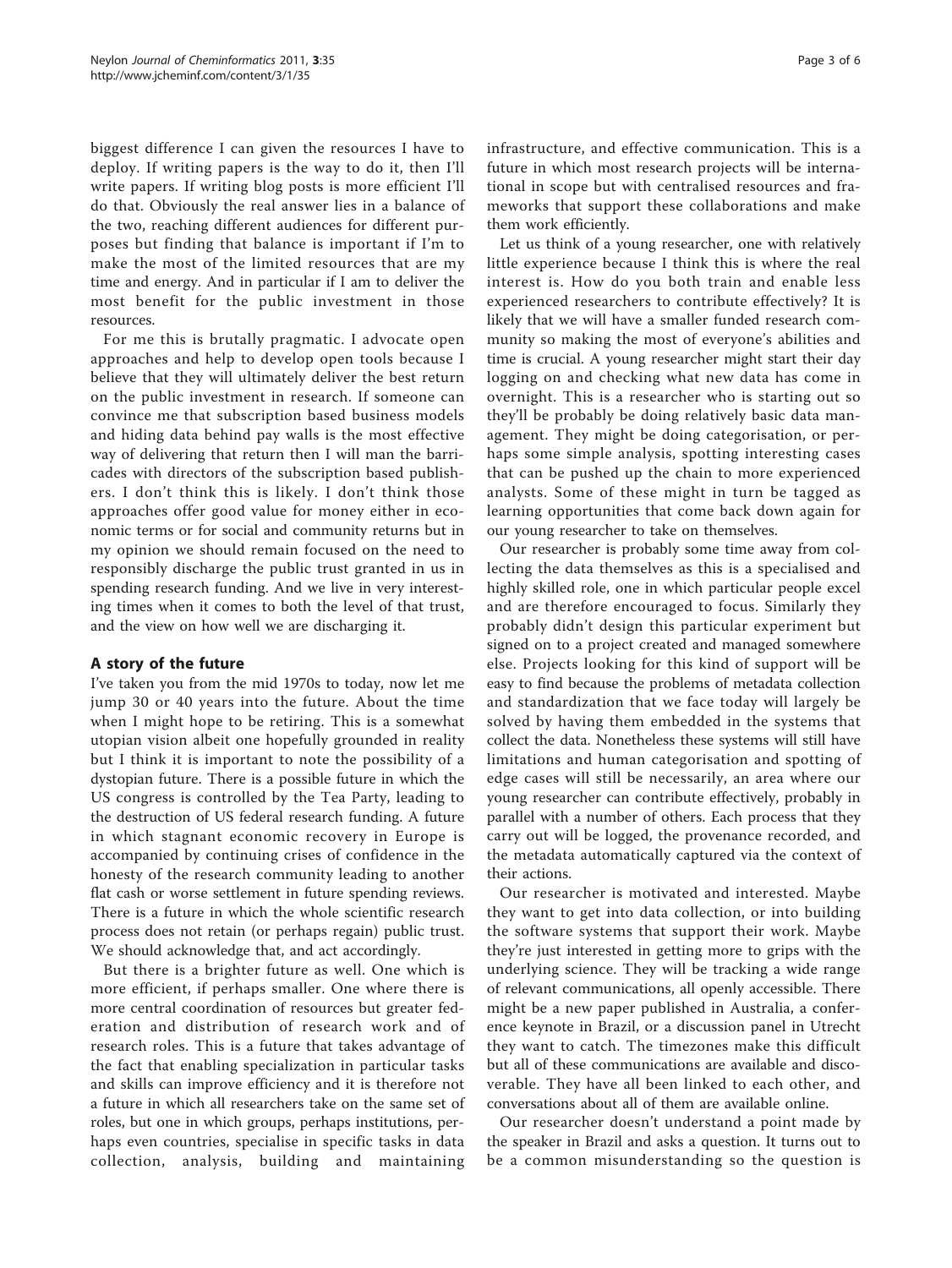handled by a professional educator based in South Africa rather than being sent to the speaker themselves. They have a more interesting question for the discussion panel and a moderator sends this to the panel itself. Our researcher gets a credit for asking a good question and the answer helps them to build their case for getting more responsibility in their data analysis project. They download the Australian paper in audio form for their commute home later in the day and then set off a quick re-run of the paper's data analysis but with the parameters changed so as to compare it to the work they did on their own project this morning.

There are lots of things that could happen next, we could talk about how the data is marked up and integrated, what systems are required to manage the data markup, or who is paying for the moderators and educators to do their work, but at this moment all of this needs to stop. Because our young researcher's dad has come into their bedroom and told them to stop mucking around on the computer and get ready for school.

None of this should be surprising because almost all of it is already here today. It is certainly all possible today. Tracking remote events via video streaming and twitter is commonplace. Data can be obtained from online repositories and analyses re-run via workflow engines. Analysis can be distributed to systems that are part human and part computational. What is different in my story is the ability to integrate these systems. The sharing of common vocabularies and APIs can allow a multitude of such systems to interact. A key difference is a system of reputation that transcends one single service but can be used to gain access to people, to use their time, because in the past you've offered good value. This works on a small scale, at the level of a StackExchange [[5\]](#page-5-0) or a GalaxyZoo [[6](#page-5-0)], but not in a way in which we can barter with people's time. People's time, expert attention, remains the most valuable resource we have in research. We are still some way from good systems for helping us to decide how best to use it at the level of research systems.

What is different is a shared framework with a *stable* and trusted infrastructure, rather than the rubber bands and string systems that we often use today to jury rig demonstrations of what might be possible online. Today you can give a talk remotely at a conference, but you don't want to be relying on it. Backups are required and even sending in a pre-recorded video can be a risk. But at a higher level, the question of strategic allocation of research resources we also have no shared infrastructure. It isn't possible to test my opinion on strategic priorities versus that of a traditional structural biologist in a systematic way beyond asking the opinion of trusted people. You can't model the choice to support this rather than that or tension my record on strategic

thinking with the domain knowledge of a top person in structural biology.

It is the framework, the trust, and the systems that could help us to apportion valuable resources that make the difference between where we are today and this future vision. In a world where the physical experiments are probably largely done by robots (humans don't generate reproducible enough results) and computational systems have enough capacity that you can choose to simply try every possibility on the basis that someone might want it someday. The central issue therefore becomes pushing the right problem to the right available person depending in their skills, availability, and interest.

This world requires a different approach to the design of research projects, with much more modular parts, standardised inputs and outputs. We have to be careful that this standardisation doesn't limit the science that can be done, and remember that there will always be bespoke efforts pushing the boundaries, but the benefits of such an approach are enormous. Anyone can ask a question and see whether it has already been answered. If it hasn't it can be tested to see if it is a good question and how it relates to current knowledge. If it is worth doing then automated systems can be brought into action to determine whether the results are interesting.

The difference between the utopian and dystopian futures described here is public engagement in science. My suspicion is that if we can't bring interested members of the public into the process of research then we won't be looking at a happy future in terms of funding. Galaxy Zoo [[6](#page-5-0)] and Foldit [[7](#page-5-0)] show that these approaches can work, and although these may be relatively low hanging fruit many of the lessons learnt can be applied more widely. Smaller scale projects also work without the exciting interface, high profile subject area, or a need for huge numbers of volunteers. The Open Dinosaur Project [\[8](#page-5-0)] is making real progress simply by asking people to copy the length of leg bones from research papers into a Google spreadsheet.

The key is to always be identifying the opportunities for more people to become involved and how to reconfigure research to make it more modular and easier to divide up. If standards across data, samples, analysis and frameworks are used then much more of this can be done by people at home than you might think. Treat the public with contempt and they will do the same for us. Treat them with respect and invite the interested ones in and they will become our strongest advocates. They can be much better for public relations than anything our own communication systems could ever achieve. Authenticity and personal interest are what matter in the networked world, not who has the phone number of the science correspondent at the BBC.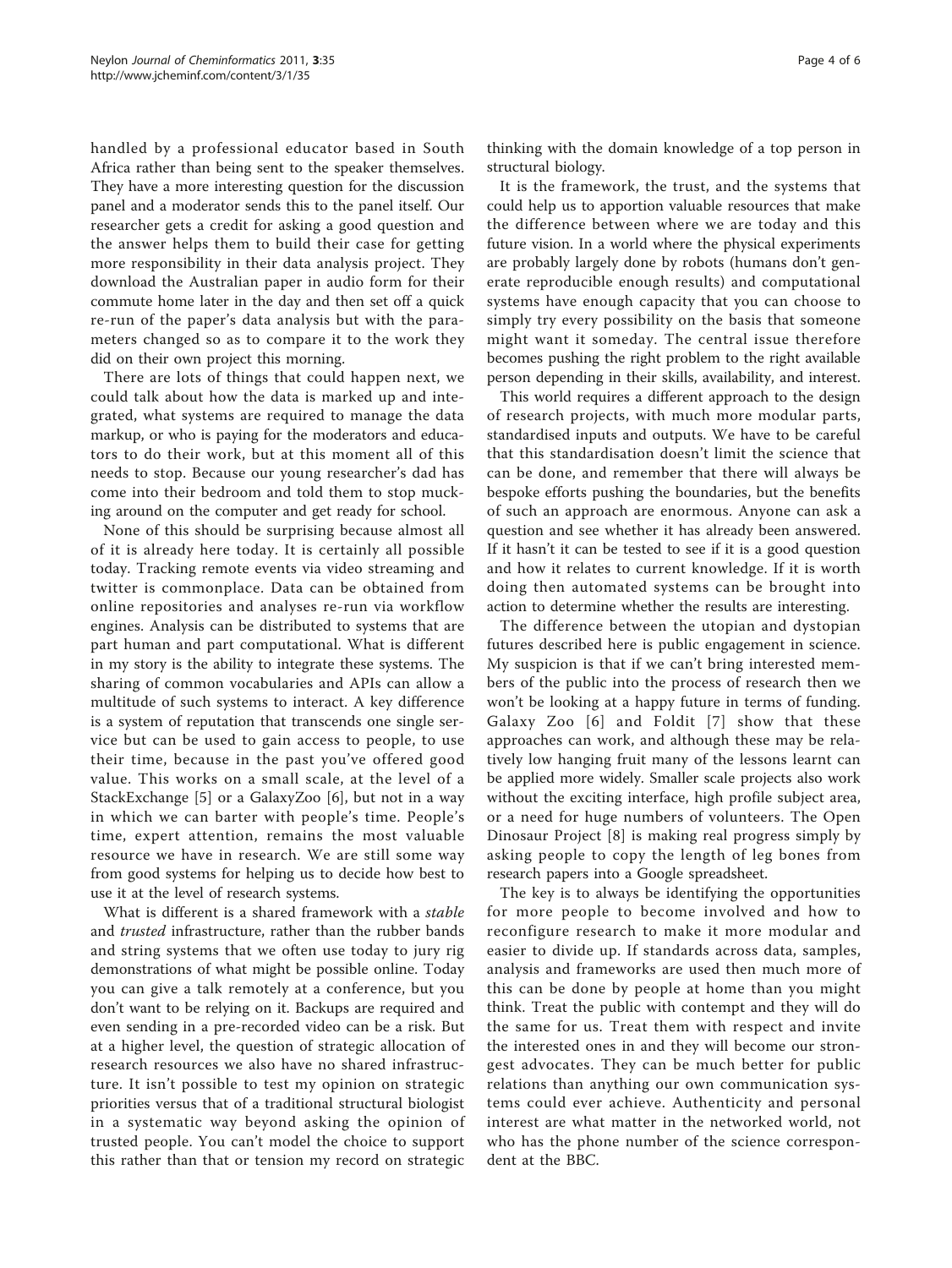The future of course will be totally different. Prediction is a mug's game, but the key themes of standardisation, modularity, sustainability, and open frameworks are what make a positive future possible, regardless of what form it takes. And all of these things can enable genuine engagement in a way which is only just possible today and would have been unimaginable ten or twenty years ago. A positive future depends on pulling these strands together and actually making the web work for science both in the way Tim Berners-Lee intended and in the way that Tim O'Reilly, Jon Udell and Clay Shirky saw was possible as the social web emerged over the past decade. But the key aspects, engagement, standards, open approaches, solid infrastructure are what will take us forward in a positive direction.

### A story of the present

So if we return to the present, the space we sit in now, how can we take this vision forward? What can we rally around, what can we agree on, that will provide the focus, and the necessary incentives for us to be more efficient and more effective? I think there is something, but it's not what most of you expect. I think the thing that can take us forward as a community is Research Impact.

Now hear me out here. "Impact" has become something of a dirty word amongst the research community. I don't think the introduction of impact statements by government funders has been handled as well it might have been, and the message has become a bit muddled, but impact is just a word, and an agenda, and if we refocus on the real agenda and reclaim the word then I think we can actually make it something we can all agree on. The UK science minister, David Willets has a quite sophisticated understanding of what he means by impact. It's not just economic impact, and it's not just short term practical outcomes. It is about the capacity to innovate, capacity to use innovation from overseas, as well as long term and unexpected outcomes from research that might not look to have practical outcomes at the outset. What we are really talking about is maximizing the opportunity for research outputs to be reused. We need to re-structure the research enterprise so as to maximise re-use and the potential for re-use. Reuse might be by other researchers, it might be by industry, or it might be in educational settings or in public health. But re-use is impact in a very real sense.

Researchers, like any human being are motivated to a certain extent by fame and fortune, but equally most researchers are also motivated by the wish for their research to make a difference. A real difference; not the difference of publishing a paper, but the difference of seeing that paper cited, seeing its findings used by other researchers, and seeing it applied to real world problems. This is impact; seeing our research re-used. And we should be configuring our research efforts, ruthlessly if need be, to maximise the ability of our research to be re-used. Not just by other researchers, although this is an important audience, but by small and medium enterprise, large companies, patients, schoolchildren, teachers, doctors, engineers, and government.

How do we maximise re-use? Largely through open approaches. The unexpected uses far outweigh the expected one so protecting and hiding results is for the most part counterproductive. It serves only the short term interest of the researcher. "I haven't finished analysing this data"? Tough. If someone else can do it faster, they should. In the worst-case scenario someone is dying because that data wasn't made available or an opportunity to avert environmental catastrophe is missed. Or perhaps just some poor postdoc somewhere is replicating your work again, wasting money that could be spent on more productive work. Yes we need replication, yes we will need to configure systems so that some of it can be done blinded, but these are easy things to arrange.

We will also need a portfolio of research without clear applications. If we believe that this kind of exploratory, non-applied research is where the big unexpected advances come from then we need to support it to maximise impact. We need to accept that much of this work will have only small benefits, much of it will be incremental. And that it is essentially impossible to pick winners in advance. But someone has to fill in the tables before we move on to the next theory, the next model. Maximising impact is not just about research published in Nature. It's not about publishing papers at all. Publishing is the start of the story, not the end. And it's not just about "the best science", not if you take a long term view; it's about the right blend. It's not just that not everyone can be in the top 50% but that not everyone should be in the top 50%. But we need a ruthless focus on configuring our research work so as to maximise its re-usability. Open approaches, standardised approaches, high standards of replicability.

If we focus on the potential impact of research and maximising it we can see a clear route towards more efficient and effective, more open and more standardised research approaches. We would be engineering systems and configuring a community that was both more federated and perhaps in some ways more centrally supported through infrastructure provision. But how do we get from the individualistic, secretive, personality driven present to this future? How do we reconfigure the incentives in our research culture to drive this change?

Again I think, if we think of impact as re-use the answer becomes obvious. Currently we measure and reward outputs. How many papers? How many patents?